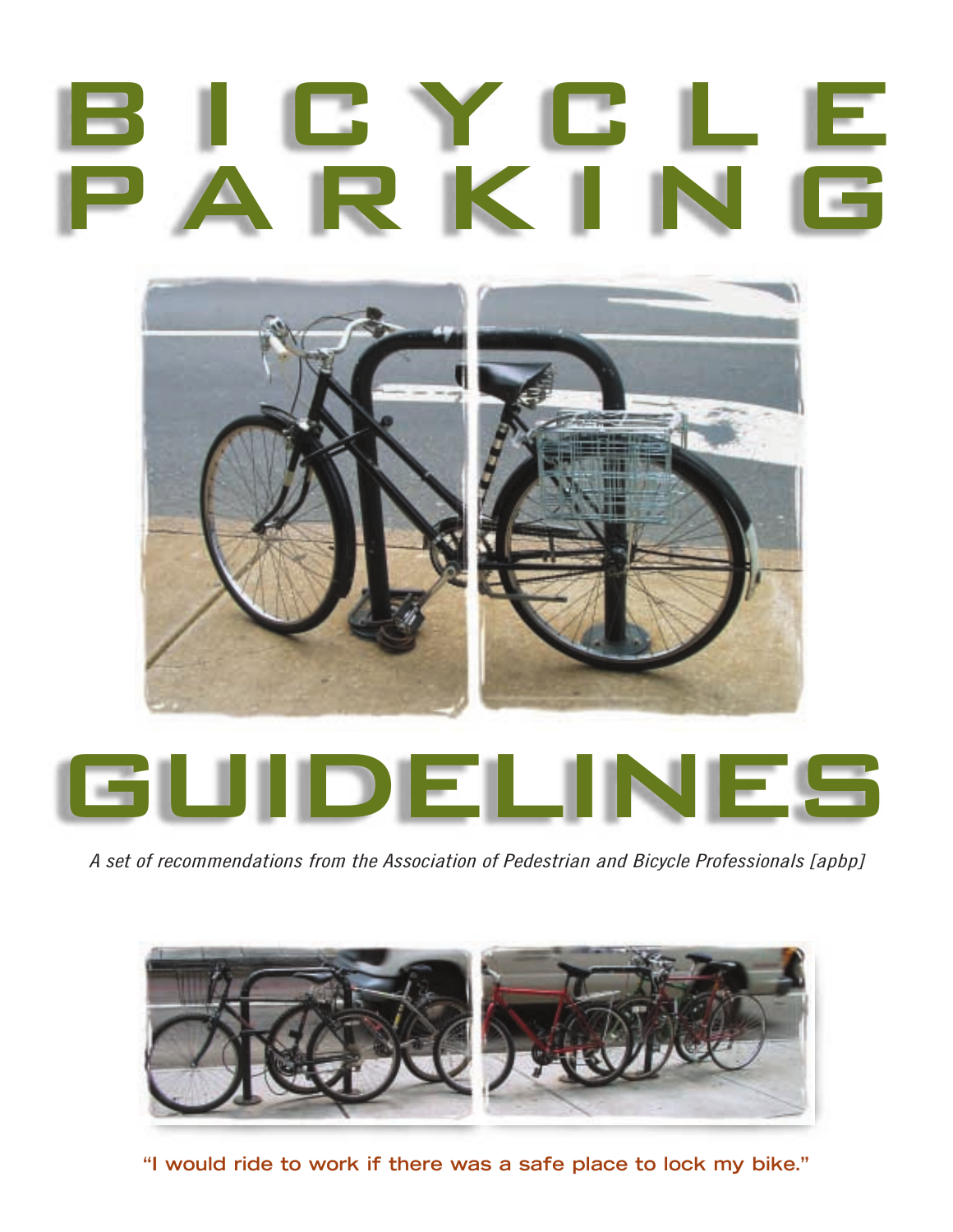### introduction

The lack of a secure parking space keeps many people from using their bikes for basic transportation. Leaving a bicycle unattended, even for short periods, can easily result in damage or theft. Finding a bike rack that doesn't work or isn't conveniently located makes for a frustrating experience.

The purpose of this document is to assist with the selection and placement of appropriate bicycle racks for shortterm parking. Four major components will be discussed.

- 1. The rack element. This device supports the bicycle.
- 2. The rack. It is important to understand how bikes interact with each other when rack elements are assembled together.
- 3. Combining of multiple racks into a bicycle parking lot.
- 4. Locating the rack, and the relationship of the rack to the building entrance it serves and the cyclists' approach to that entrance.

The discussion will focus on outdoor installations. The racks are intended to accommodate conventional, upright, single-rider bicycles. It is assumed the cyclist will use a solid, U-shaped lock, or a cable lock, or a combination of the two.

The apbp Task Force that developed this guide is also developing recommendations for other important bicycle parking-related issues including:



- a. Assessing the appropriate number of bicycle parking spaces for different buildings and land uses, including the use of bicycle parking ordinances.
- b. Long-term bicycle storage facilities such as lockers and bicycle parking garages.
- c. Indoor bicycle parking and the carriage of bicycles in transit vehicles.

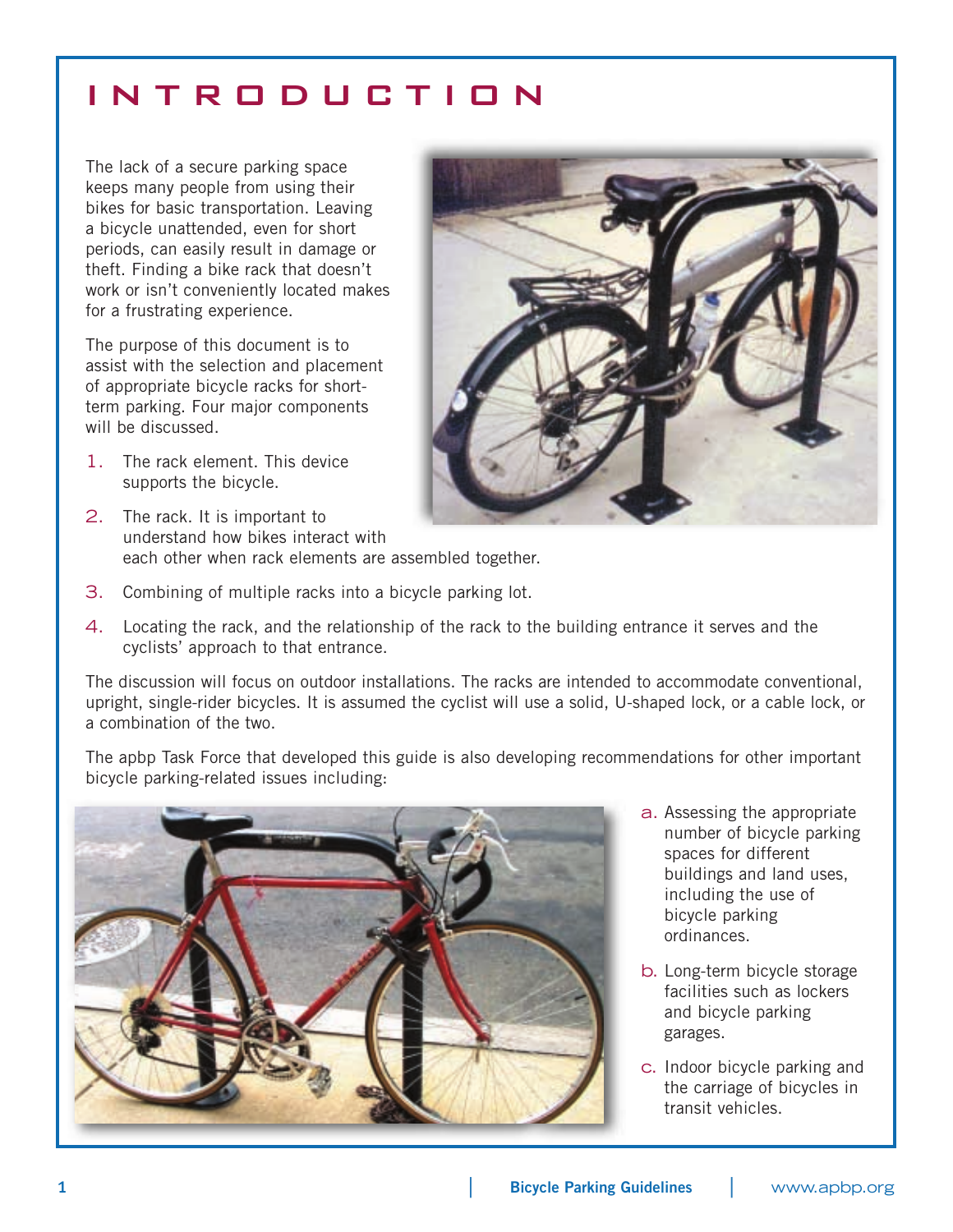# THE RACK ELEMENT

#### Definition: **the rack element is the part of the bike rack that supports one bicycle.**

The rack element should:

- Support the bicycle upright by its frame in two places
- Prevent the wheel of the bicycle from tipping over
- Enable the frame and one or both wheels to be secured
- Support bicycles without a diamond-shaped frame with a horizontal top tube (e.g. a mixte frame)
- Allow front-in parking: a U-lock should be able to lock the front wheel and the down tube of an upright bicycle
- Allow back-in parking: a U-lock should be able to lock the rear wheel and seat tube of the bicycle

Comb, toast, schoolyard, and other wheelbending racks that provide no support for the bicycle frame are NOT recommended.

The rack element should resist being cut or detached using common hand tools, especially those that can be concealed in a backpack. Such tools include bolt cutters, pipe cutters, wrenches, and pry bars.





One rack element supports two bikes.





One rack element supports two bikes.



**COMB** One rack element is a vertical segment of the rack.



One rack element holds one wheel of a bike.



**WAVE** One rack element is a vertical segment of the rack. (see additional discussion on page 3)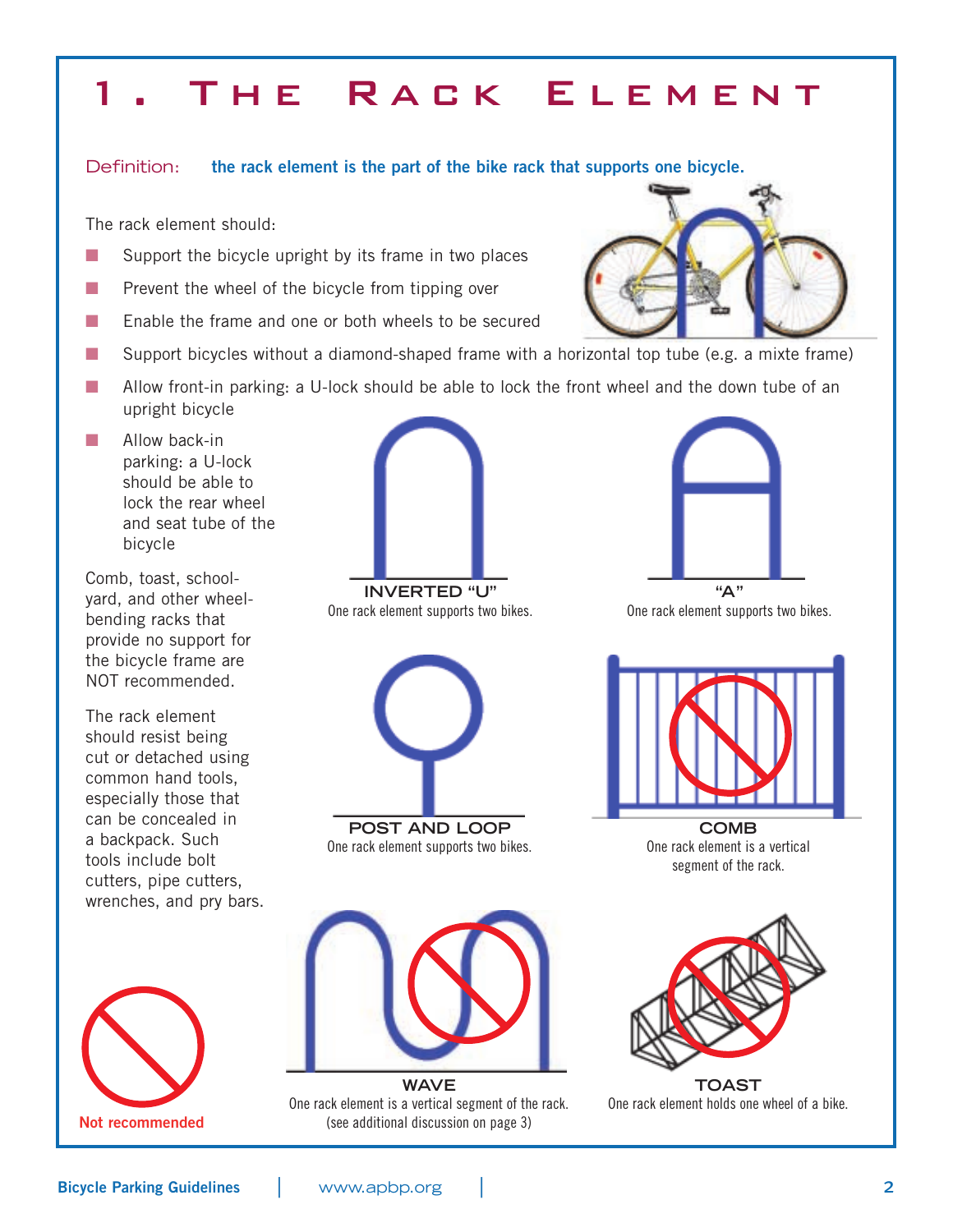# 2. The Rack

Definition: **a rack is one or more rack elements joined on any common base or arranged in a regular array and fastened to a common mounting surface.**

The rack should consist of a grouping of rack element. The rack elements may be attached to a single frame or remain single elements mounted within close proximity to each other. The rack elements should not be easily detachable from the rack frame or easily removed from the mounting surface. The rack should be anchored so that it cannot be stolen with the bikes attached—vandalresistant fasteners can



be used to anchor a rack in the ground. An exception is a rack that is so large and heavy that it cannot be easily moved or lifted with the bicycles attached.

The rack should provide easy, independent bike access. Inverted "U" rack elements mounted in a row should be placed on 30" centers. This allows enough room for two bicycles to be secured to each rack element. Normally, the handlebar and seat heights will allow two bicycles to line up side-by-side if one of them is reversed. When there is a conflict, the bikes can be placed slightly offset from one another as shown. If the elements are placed too close together, it becomes difficult to attach two bikes to the



same element. If it is too inconvenient and time consuming to squeeze the bikes into the space and attach a lock, cyclists will look for an alternative place to park or use one rack element per bike and reduce the projected parking capacity by 50 percent.

Wave style racks are not recommended. Bicyclists commonly use a "wave" rack as if it were a single inverted "U." This limits the actual capacity of the rack to two bikes regardless of the potential or stated capacity. Bicycles parked perpendicular to a wave rack (as intended by the manufacturer) are not supported in two places and are more likely to fall over in the rack. The advertised capacity of a wave rack is usually much higher than the practical capacity.

An empty rack should not create a tripping hazard for visually impaired individuals.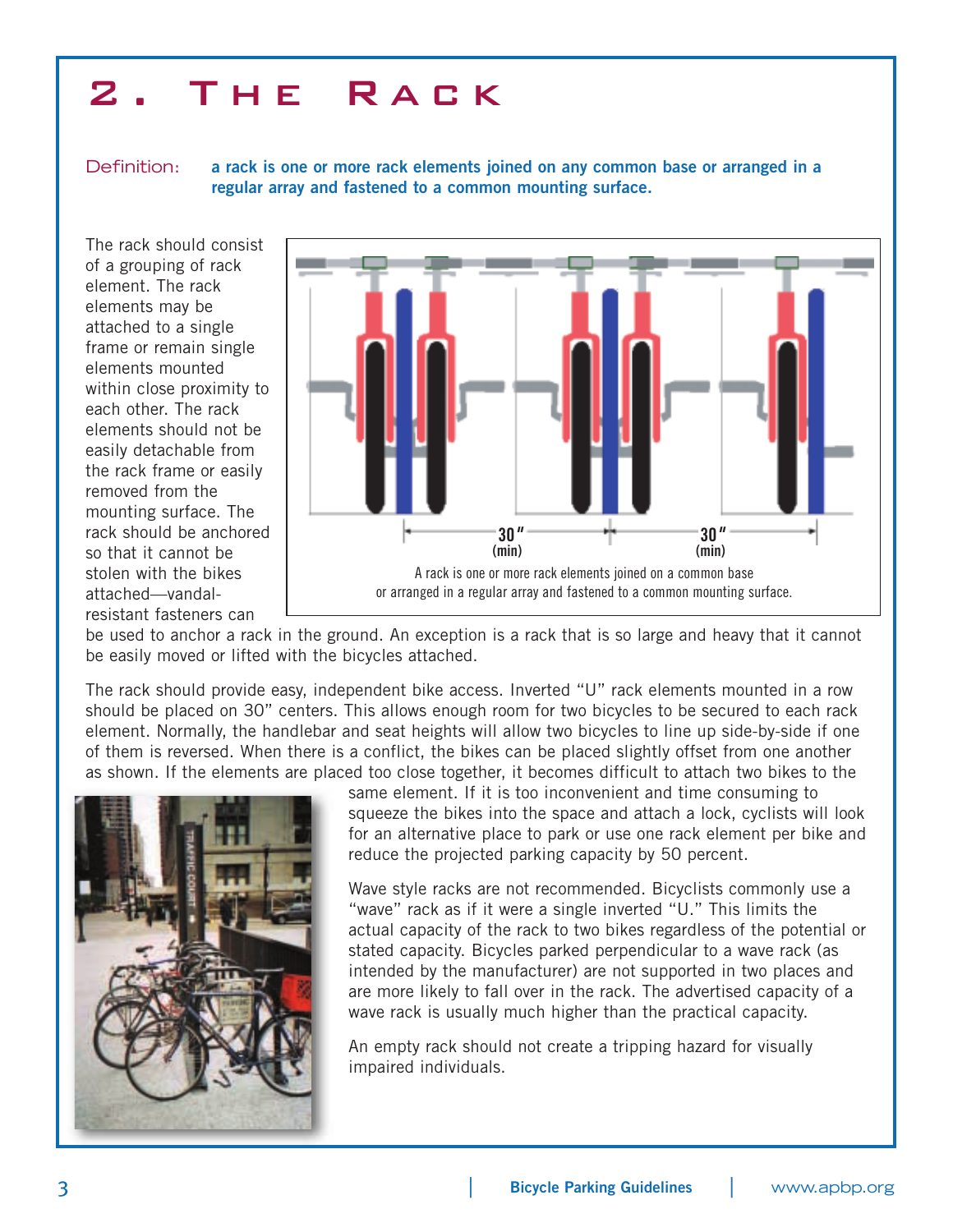# THE RACK AREA

Definition: **the rack area is a bicycle parking lot where racks are separated by aisles.**



A rack area or "bicycle parking lot" is an area where more than one rack is installed. Aisles separate the racks. The aisle is measured from tip to tip of bike tires across the space between racks. The minimum separation between aisles should be 48 inches. This provides enough space for one person to walk one bike. In high traffic areas where many users park or retrieve bikes at the same time, such as a college classroom, the recommended minimum aisle width is 72 inches.

The rack area is a bicycle parking lot where racks are separated by aisles.

72 inches (six feet) of depth should be allowed for each row of parked bicycles. Conventional upright bicycles are just less than 72 inches long and can easily be accommodated in that space. Some rack types will allow the racks to be mounted closer to the wall. This will not change the space required by the bicycles or the aisles.

Large rack areas with a high turnover rate should have more than one entrance. This will help facilitate the arriving and departing of cyclists and pedestrians.

If possible, the rack area should be protected from the elements. Racks along building walls can be sheltered by an awning. Even though cyclists are exposed to sun, rain, and snow while en route, covering the rack area keeps the cyclist more comfortable while parking, locking the bike, and loading or unloading cargo. An awning will also help keep the bicycle dry, especially the saddle.

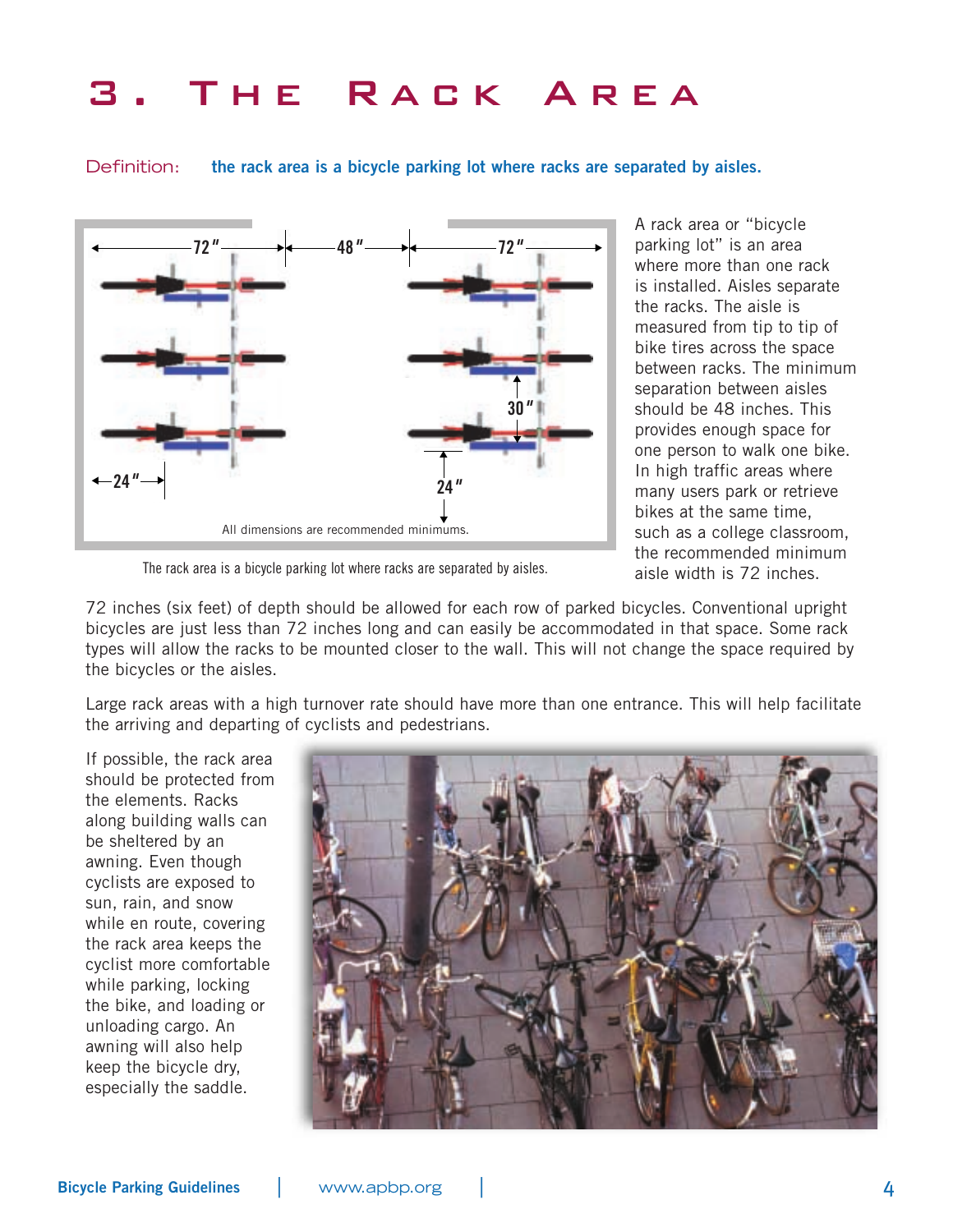# 4. The Rack Area Site

Definition: **the rack area site is the relationship of the rack area to a building entrance and approach.**

The location of a rack area in relationship to the building it serves is very important. The best location for a rack area is immediately adjacent to the entrance it serves. Racks should not be placed so that they block the entrance or inhibit pedestrian flow in or out of the building. Racks that are far from the entrance, hard to find, or perceived to be vulnerable to vandalism will not be used by most cyclists.

It is important to understand the transition a cyclist makes from vehicle to pedestrian. The cyclist



approaches the building mounted on the bicycle. At some point, the cyclist stops, dismounts, and walks the bike to a rack. The bicycle is attached to the rack and any cargo is removed. The cyclist now



walks into the building carrying the cargo. Adequate space must be provided to allow for this transition.

The rack area should be located along a major building approach line and clearly visible from the approach. The rack area should be no more than a 30-second walk (120 feet) from the entrance it serves and should preferably be within 50 feet.

A rack area should be as close or closer than the nearest car parking space. A rack area should be clearly visible from the entrance it serves. A rack area should be provided near each actively used entrance. In general, multiple buildings should not be served with a combined, distant rack area. It is preferred to place smaller rack areas in locations that are more convenient.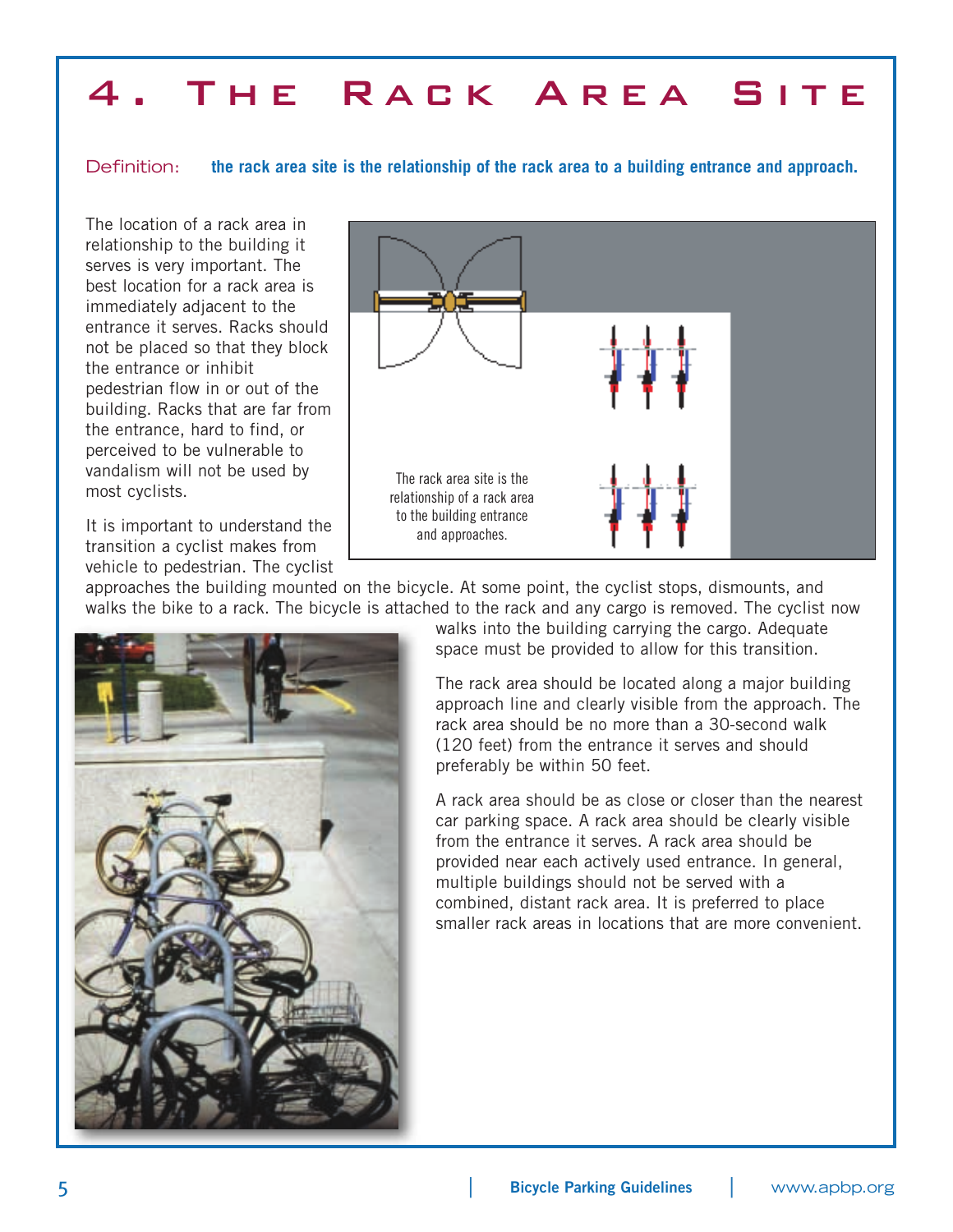## CREATIVE DESIGNS



configuration, the critical issue is that the rack element supports the bike in two places and allows the bicycle to be securely locked.

Creative designs should carefully balance form with function. For example, the distinctive "croquet

set" rack shown here likely has a smaller effective capacity than might be immediately apparent because one or more of the rack elements is not accessible. Similarly, the "hanger" racks shown below must be carefully manufactured and maintained to prevent weaknesses at the joints of the hanger and rack—such weakness might compromise the security of bicycles locked to the rack. In addition, the "coat hanger" elements should be spaced at least 30*"* apart.

#### Conclusion

More information about bicycle parking is available from a wide variety of sources. Visit www.bicyclinginfo.org to access many of those sources, and to find a list of bicycle parking manufacturers.

More information about the Association of Pedestrian and Bicycle Professionals is available at www.apbp.org.